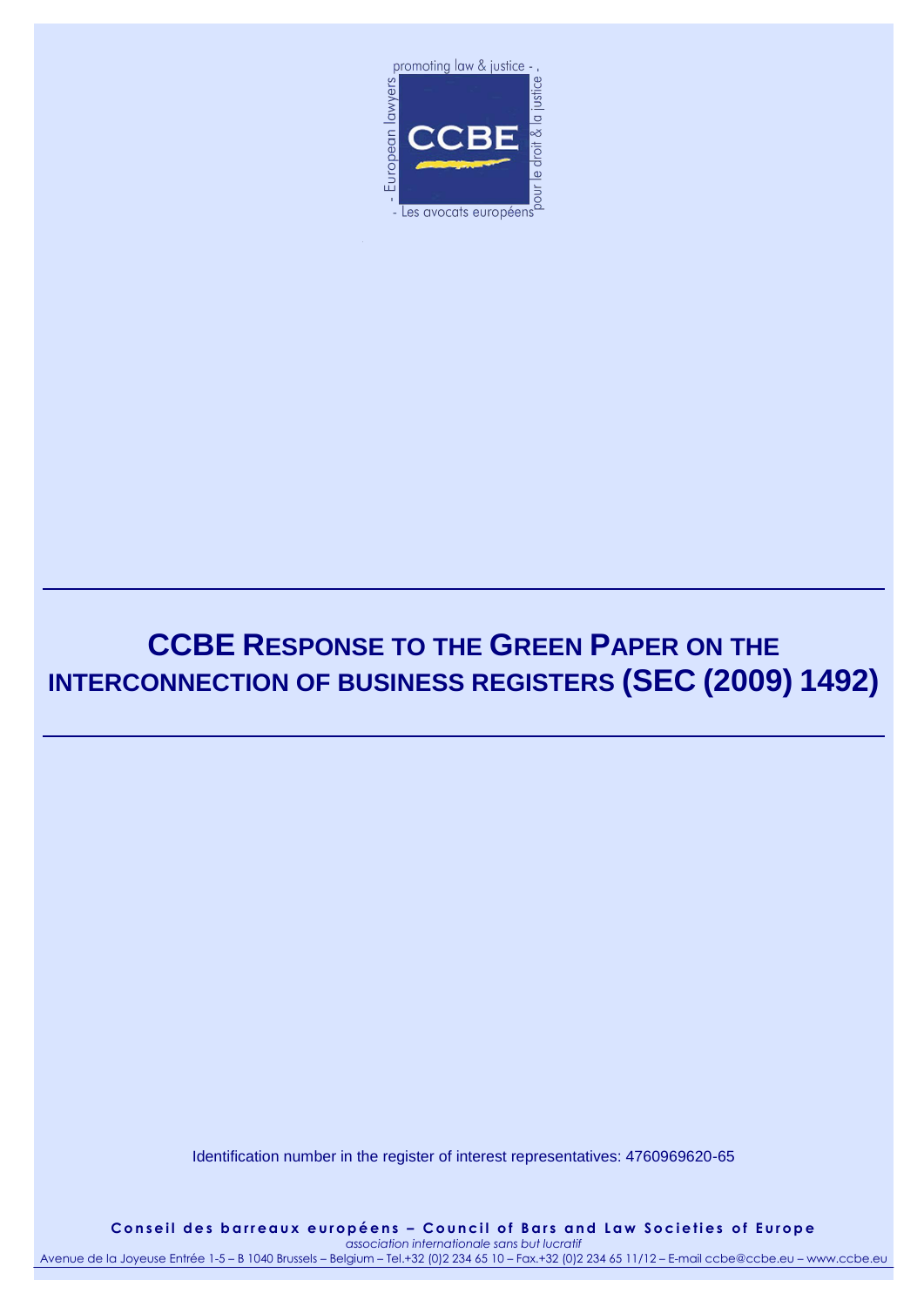## **CCBE Response to the Green Paper on the interconnection of business registers (SEC (2009) 1492)**

The Council of Bars and Law Societies of Europe (CCBE) is the representative organization of around 1 million European lawyers through its member bars and law societies from 31 full member countries, and 11 further associate and observer countries.

The CCBE encourages stakeholder consultation for each new register interconnection project, given the differences between registers and their various legal frameworks.The responses in this document relate only to the project of interconnection of business registers.

### **1. Interest of the interconnection for companies and European lawyers**

Lawyers are, in all Member States, legal advisers for businesses. As such, they constantly use the information provided by business registers to determine the legal status and economic situation of businesses involved in the cases they deal with. Moreover, they provide on behalf of their clients legal regularity of their operations and draft corporate documents required by company law.

Companies that are clients of lawyers are increasingly involved in intra-Community economic and commercial activities, and from a legal profession point of view there is a clear need to have a single tool or interconnected system of information on the economic status and situation of companies in Europe.

Once established, a consultation tool for legal data concerning all European companies will facilitate the work of lawyers to the benefit of their clients, and support the provision of their services throughout the community area, including legal support for cross-border transactions.

It is important for lawyers and their clients that:

- they have reliable and updated information on companies registered within business registers and their executives (terms of office held in other companies or groups, for example);
- this information is relatively homogeneous among the different Member States;
- the perimeter of information available is broad enough to cover the financial information of  $\bullet$ such pledges and liens, protests, etc. ... and some information such as "ban to manage". The extent of information available from the UK's *Companies House* might be a good reference in this regard:
- such access could be available in one or more official languages of the European Union;
- access is possible in a unique and homogeneous way, without necessarily going through the  $\bullet$ intermediate levels of national registers;
- accessibility is provided 7 days a week and 24/24, both in terms of visualisation of key  $\bullet$ documents and in terms of ordering copies and extracts;
- this access be provided at a low and more competitive cost than the current cost of consulting  $\bullet$ the various national registers.

Therefore, the CCBE hereinafter answers questions inspired by the Green Paper on the interconnection of business registers.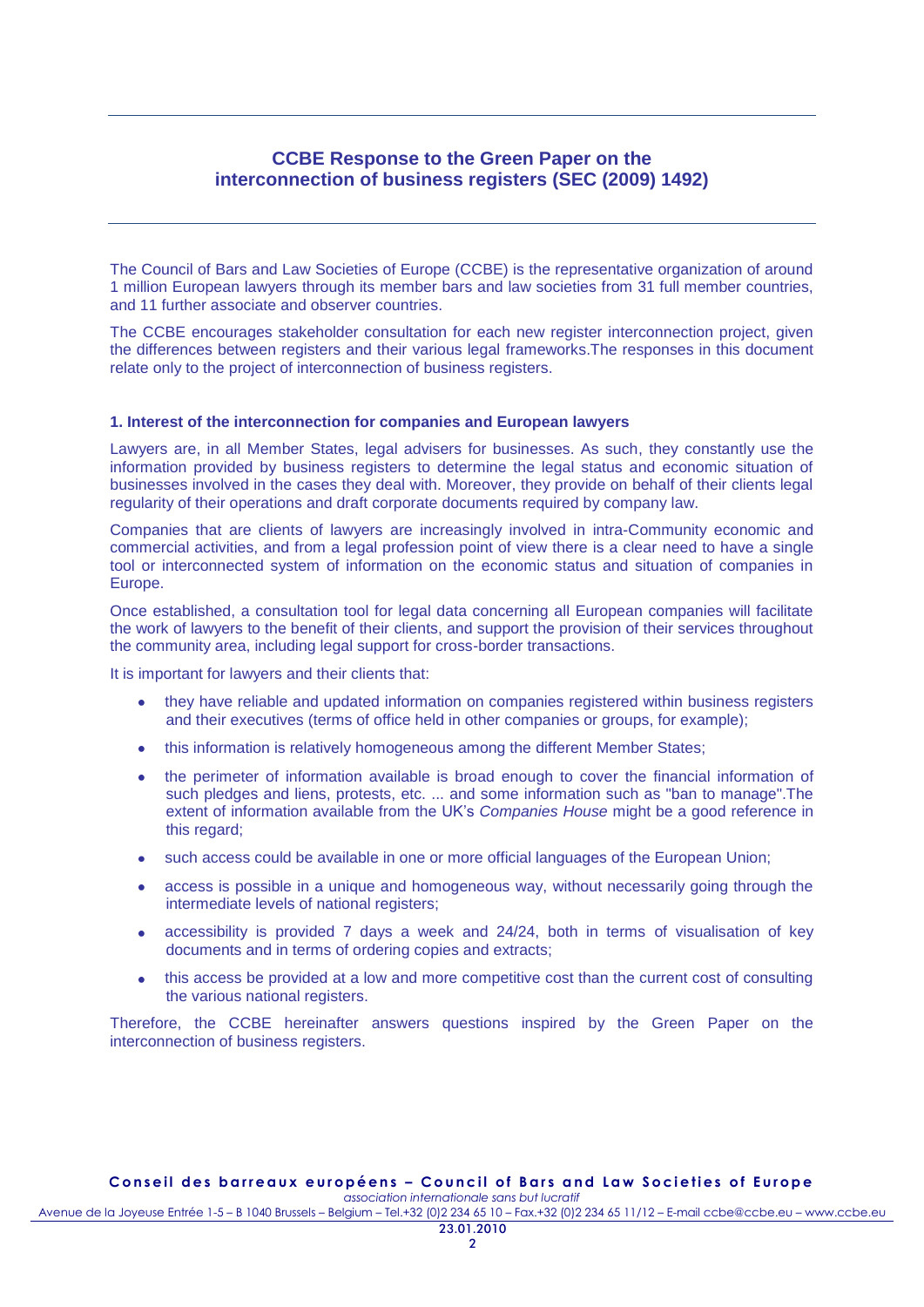### **2. The principle of interconnection**

Stakeholders are asked to indicate **whether, from their point of view, an enhanced network of business registers of Member States is necessary.**

*The CCBE's view is that the interconnection of Member States business registers is necessary to ensure greater legal certainty for economic and commercial transactions within the EU and EEA, and to provide lawyers with an effective tool to inform and advise their clients.*

The Green Paper also raises the question of **whether the modalities of such co-operation should be adopted as part of a "governance agreement" between representatives of Member States and business registers.**

*The CCBE does not have sufficient expertise to accurately determine the legal and administrative arrangements that would be most appropriate to establish the interconnection of registers within the EU and the EEA.* 

### *The CCBE suggests that:*

*1) the interconnection must have an indisputable legal basis which guarantees companies and lawyers reading company information through it that the information is structured in a strictly identical way and has the same legal value as that recorded in national registers;*

### *and*

*2) that the firm establishment of effective interconnection probably justifies that the different entities managing the national business registers are closely associated with this project and supervised in its implementation.*

It is then asked **if there may be added value in connecting, on the long run, the network of business registers to the electronic network created under the Transparency Directive, where regulated information on listed companies is stored.**

*The CCBE notes that Directive 2004/109/EC organises the harmonisation of transparency requirements in relation to information about issuers whose securities are admitted to trading in a*  regulated market and that such required information contributes to the objective knowledge of the *market and economic situation of these companies.* 

*The CCBE also notes that this directive requires the issuers concerned to "file information with the competent authority of the home Member State under paragraphs 1 or 3, respectively, in order to ... enable filing by electronic means in the home Member State" (Article 19.4).*

*Therefore, it seems useful to provide, as soon as possible, that such information relating to companies issuing securities can be accessed through the same electronic channel as all information relating to business registers, and can easily be associated with legal information relating to each company concerned.*

#### **3. Modalities of implementation for the interconnection**

The Green Paper asks stakeholders to indicate **from what experience or existing projects they would consider it efficient to develop the future interconnection of national business registers.**

It referred to two options in particular: the first would be based on the results of the **BRITE project** and to designate or establish an entity responsible for providing the necessary services, extended to all Member States.The second would consist in **using the Internal Market Information System (IMI),** which is already functional and which, in capacity terms, could well be extended to other areas of EU legislation in the years to come.

*The CCBE does not have sufficient technical expertise nor thorough knowledge of both systems presented to make a precise and definitive choice on the issue.*

#### Conseil des barreaux européens - Council of Bars and Law Societies of Europe *association internationale sans but lucratif*

Avenue de la Joyeuse Entrée 1-5 – B 1040 Brussels – Belgium – Tel.+32 (0)2 234 65 10 – Fax.+32 (0)2 234 65 11/12 – E-mail ccbe@ccbe.eu – www.ccbe.eu